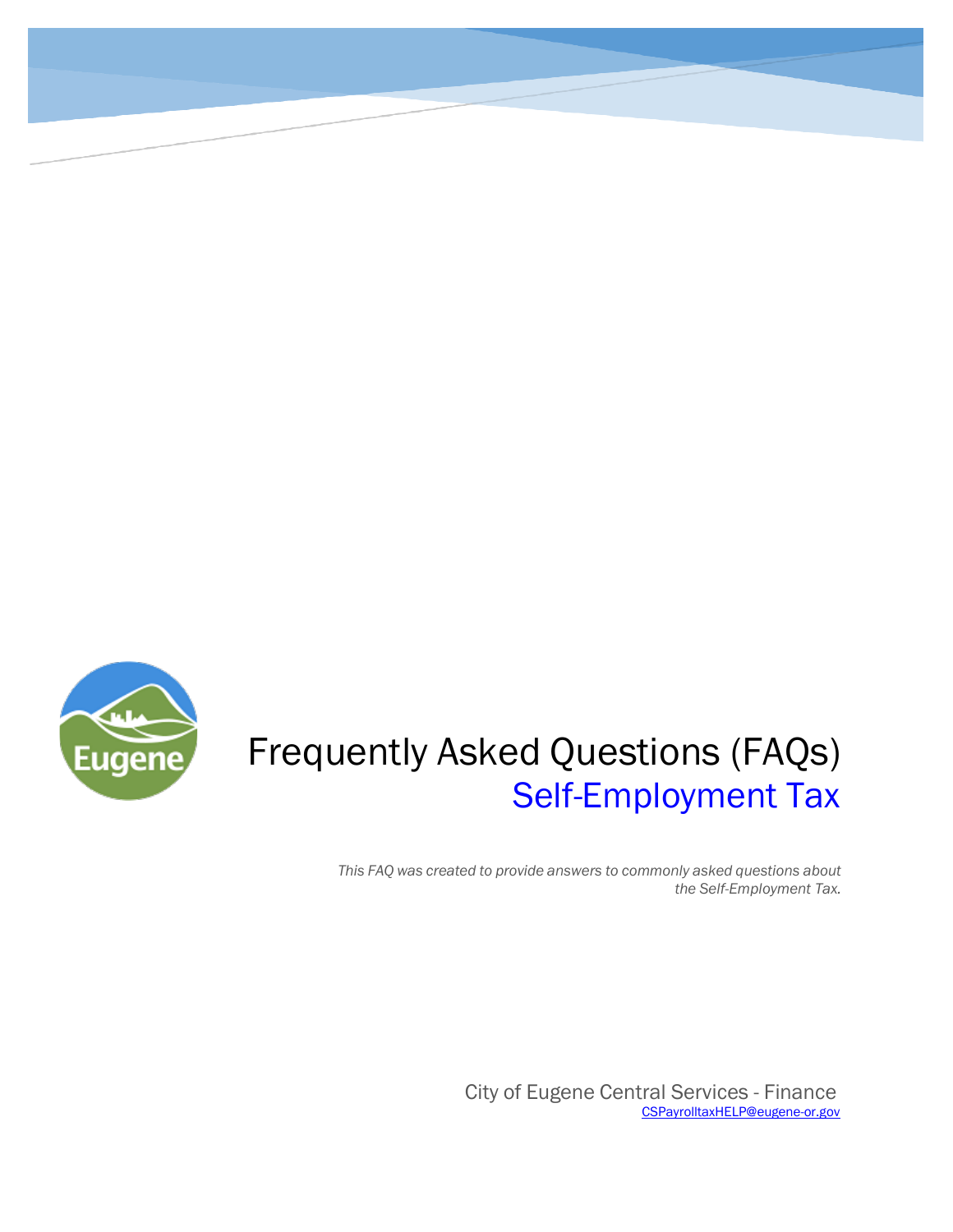# General Information

### 1. When will the tax become effective?

The Community Safety Payroll tax is effective January 1, 2021. The first annual return and payment for the self-employment tax will be due on April 15, 2022, for tax year 2021 for calendar year filers.

2. What is a payroll tax and who is responsible for collecting and remitting the tax? The payroll tax is paid by employers, employees, and self-employed persons.

- The Employer Payroll Tax is applied to total wages paid by an employer with a physical address in the Eugene city limits.
- The Employee Payroll Tax is applied to total wages paid to an employee working at an employer located in the Eugene city limits.
- The Self-Employment Tax is applied to the net earnings from self-employed persons with a physical address in the Eugene city limits.

An employer is responsible for paying the Employer Payroll Tax as well as withholding and remitting the Employee Payroll Tax on behalf of all employees with subject wages.

Self-employed persons are responsible for paying the Self-Employment Tax. If they have employees, they are also responsible for filing and remitting the Employee Payroll Tax on behalf of employees.

### 3. What is a self-employed business entity?

For the purposes of the Community Safety Payroll Tax, a self-employed business entity is a sole proprietorship (including an independent contractor), a partner in a partnership, or a member of a multi-member limited liability company (LLC) that is treated as a partnership for federal tax purposes. Sole proprietors also include the member of a single member LLC that's disregarded for federal income tax purposes and a member of a qualified joint venture. If the business has elected S-Corporation taxation treatment, it is not considered self-employed for tax purposes. Working owner/officers of S-corps have elected to be treated as employees of their business and should be reporting a reasonable wage for services performed.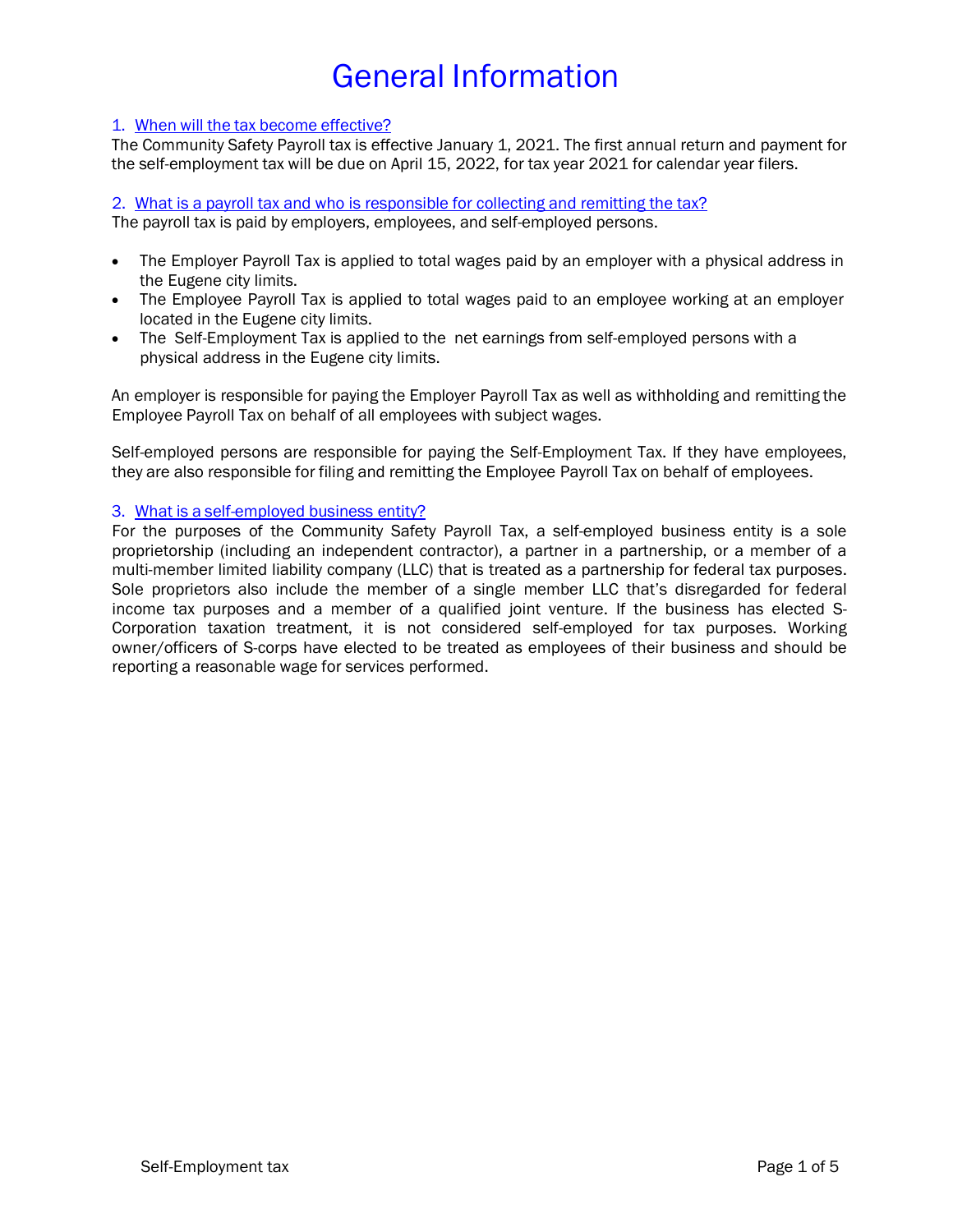# About the Self-Employment Tax

#### 1. If I'm self-employed with employees, do I have to pay both the Employer Payroll Tax and Self-Employment Tax?

Yes. Self-employed business entities with employees that provide services to the self-employed business are subject to the Employee and Employer Payroll Tax, and their wages must be included in the Employer Payroll Tax. For calendar year 2021, Self-Employed business owners with employees were not subject to the Employer Payroll Tax. Please see the Tax Treatment Chart in the Document Library for more information.

#### 2. Am I required to register with the City for the payroll tax as a self-employed person?

Yes. If a self-employed business entity (see Question 3 in the *General Information* section of this FAQ) has a physical address in the Eugene city limits, then it will need to register. Registration is quick and easy through MUNIRevs. See the "How to File" section of the Community Safety Payroll Tax web page for more information.

#### 3. I am already registered with the State of Oregon. Do I need to register again?

Yes. The City of Eugene's Payroll Tax is not connected with the State of Oregon; the state registration cannot be used for the Community Safety Payroll Tax. Upon registration, each business will be given a unique MUNIRevs account number to use exclusively for the payroll tax.

#### 4. What is a business location for the purposes of the payroll tax?

For this purpose, "business location" is defined as any physical location in the Eugene city limits to which a self-employed person conducts business operations, including any real property, building, facility, or office owned, leased, or occupied by the self-employed person. See the Business Location Overview (available in Document Library).

### 5. I'm already paying the Lane Transit District payroll for Self-Employment Tax. Do I need to pay the Community Safety Payroll Tax as well?

Yes. The Lane Transit Tax and Community Safety Payroll Tax are separate taxes and are not connected. Therefore, if the self-employed business entity is subject to both taxes, it must pay both taxes.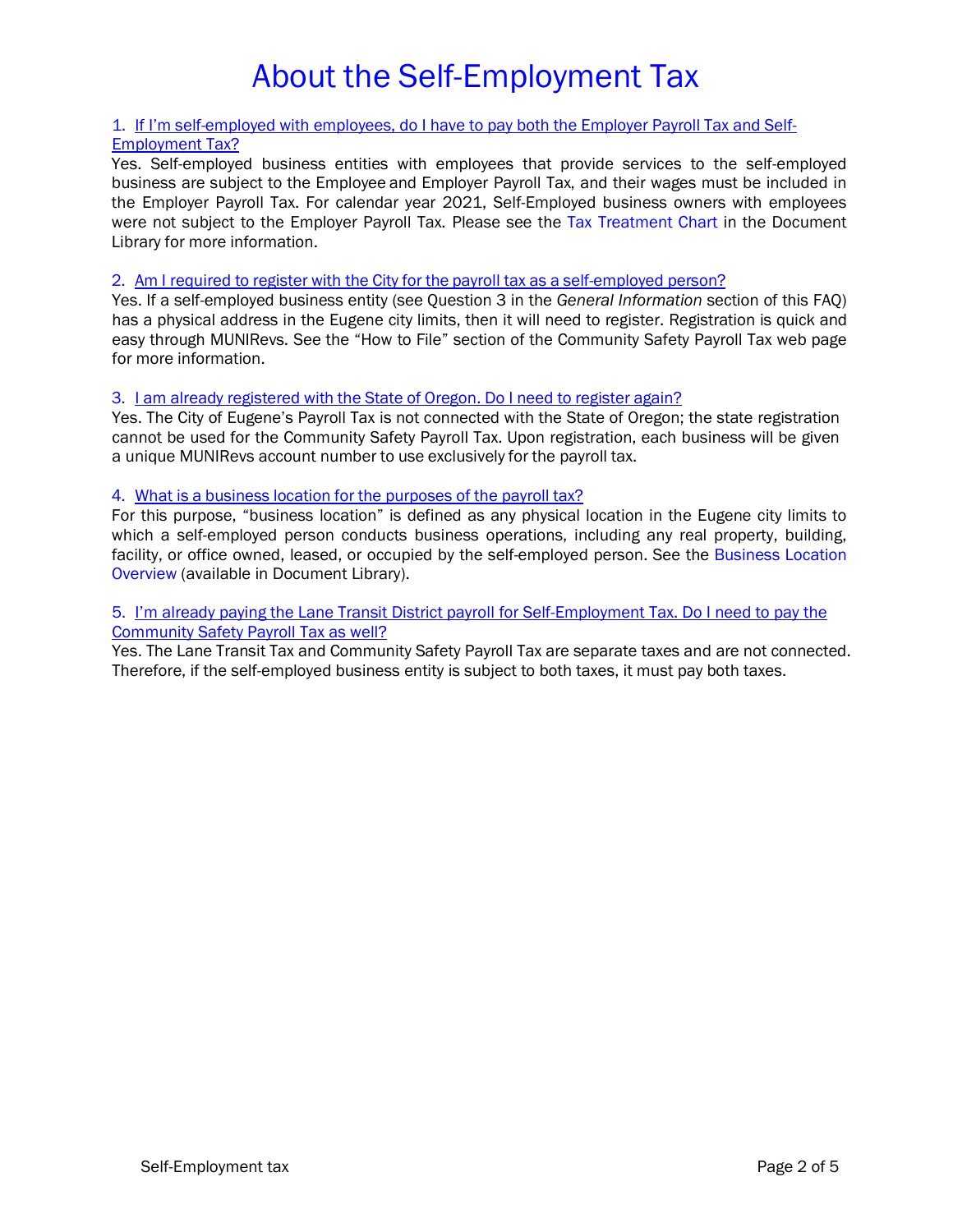# Self-Employment Tax Subjectivity

1. How do I determine if the business address is in the Eugene city limits?

Use our online Search by Address tool on the Community Safety Payroll Tax Website to see if an address is in the city limits. The Eugene city limits is not the same as the Eugene urban growth boundary; nor is it determined by certain ZIP codes. The address may contain "Eugene," but still be outside the Eugene city limits. If the address islisted as "unincorporated," it is not in the city limits.

2. My business does not have a physical location in Eugene, but I have employees that work from home in Eugene. Are those wages subject to the payroll tax?

No. The key factor is the physical location of the employer*,* not where the work is performed, client locations, temporary job sites, or where the employee lives.

Telecommuters (or remote workers) are not subject to the payroll tax if they work for an employer located outside the Eugene city limits, even if working from home within the City limits. See the Business Location Overview (available in Document Library).

3. I have a business location in Eugene with employees that work from home outside the city limits. Are those wages subject to the employee payroll tax?

Yes. The key factor is the physical location of the employer*,* not where the work is performed, client locations, temporary job sites, or where the employee lives.

Telecommuters (or remote workers) are subject to the Employee Payroll Tax to the extent that they work for an employer located in the Eugene city limits, even though the work may be performed outside the City limits. See the Business Location Overview (available in Document Library).

4. My business is located outside of Eugene, but my employees travel to Eugene to meet with clients. Are my employees subject to the tax?

No. The payroll tax is applied to wages paid to an employee working for an employer located in the Eugene city limits. The key factor is the physical location of the employer, not where the work is performed or the location of clients. Client locations do not qualify as a "business location" for the purposes of the Payroll Tax. See the Business Location Overview (available in Document Library).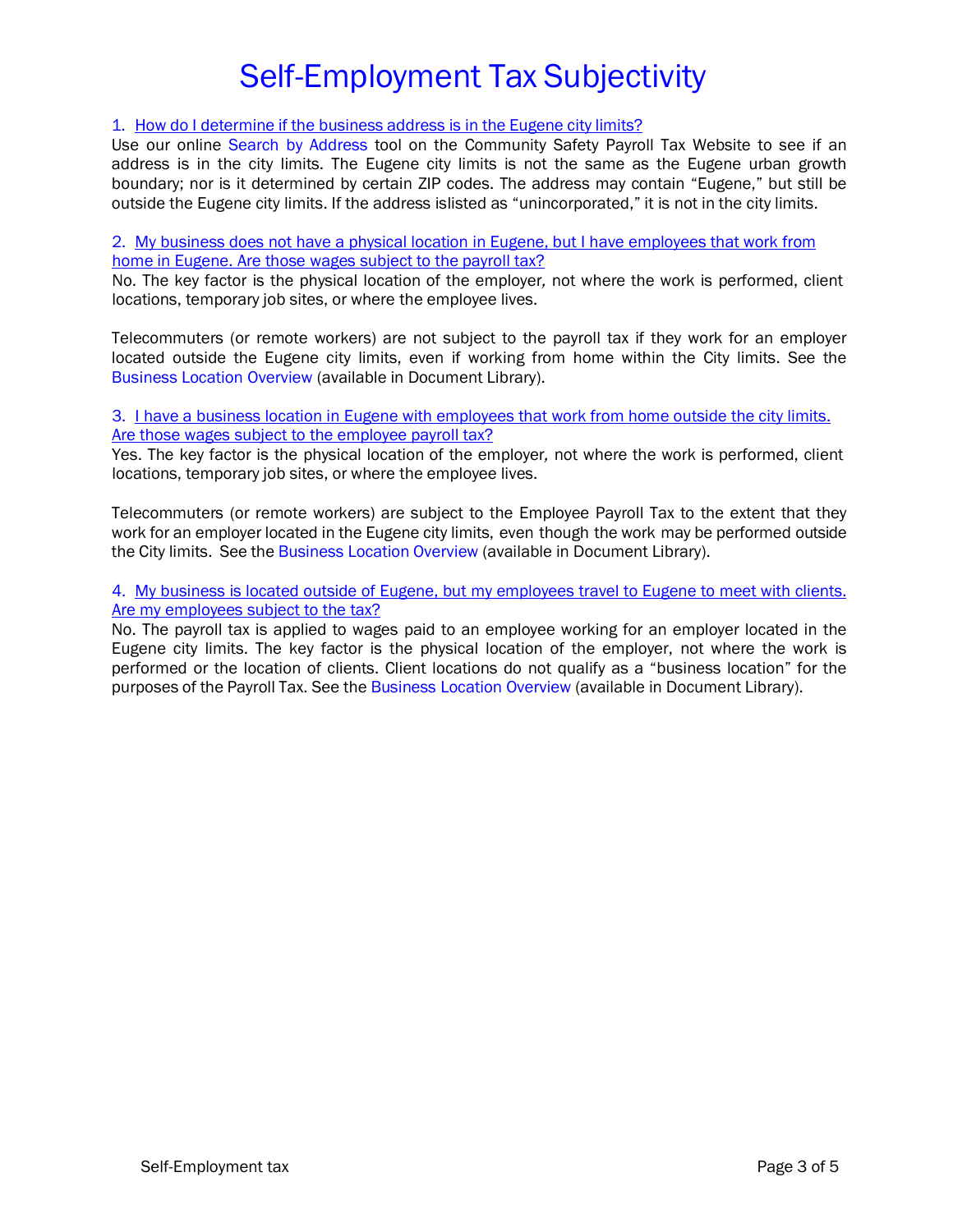# Calculating the Self-Employment Tax

### 1. How do I calculate the Self-Employment Tax?

The Self-Employment Tax is calculated at a tax rate of 0.0021 (or .21 percent) of net earnings from self-employment. For self-employed individuals with two or less, or no employees, the tax rate is 0.0015 (or .15 percent) for the first \$100,000 of net earnings from self-employment. Please see the Guide to Calculating the Self-Employment Tax in the Document Library.

#### 2. How do I determine if I had two or less employees?

"Two or less employees" will be determined using average annual employment. This will be a count of all active employees subject to the tax (including all full-time, part-time, temporary, and seasonal employees) for each month, totaled for the year, and divided by 12. Only count active employees that worked for the business location(s) in the Eugene city limits.

'Employees' does not include temporary employees contracted through professional employment organizations or staffing services. Please see the instructions for the Self-Employment Tax.